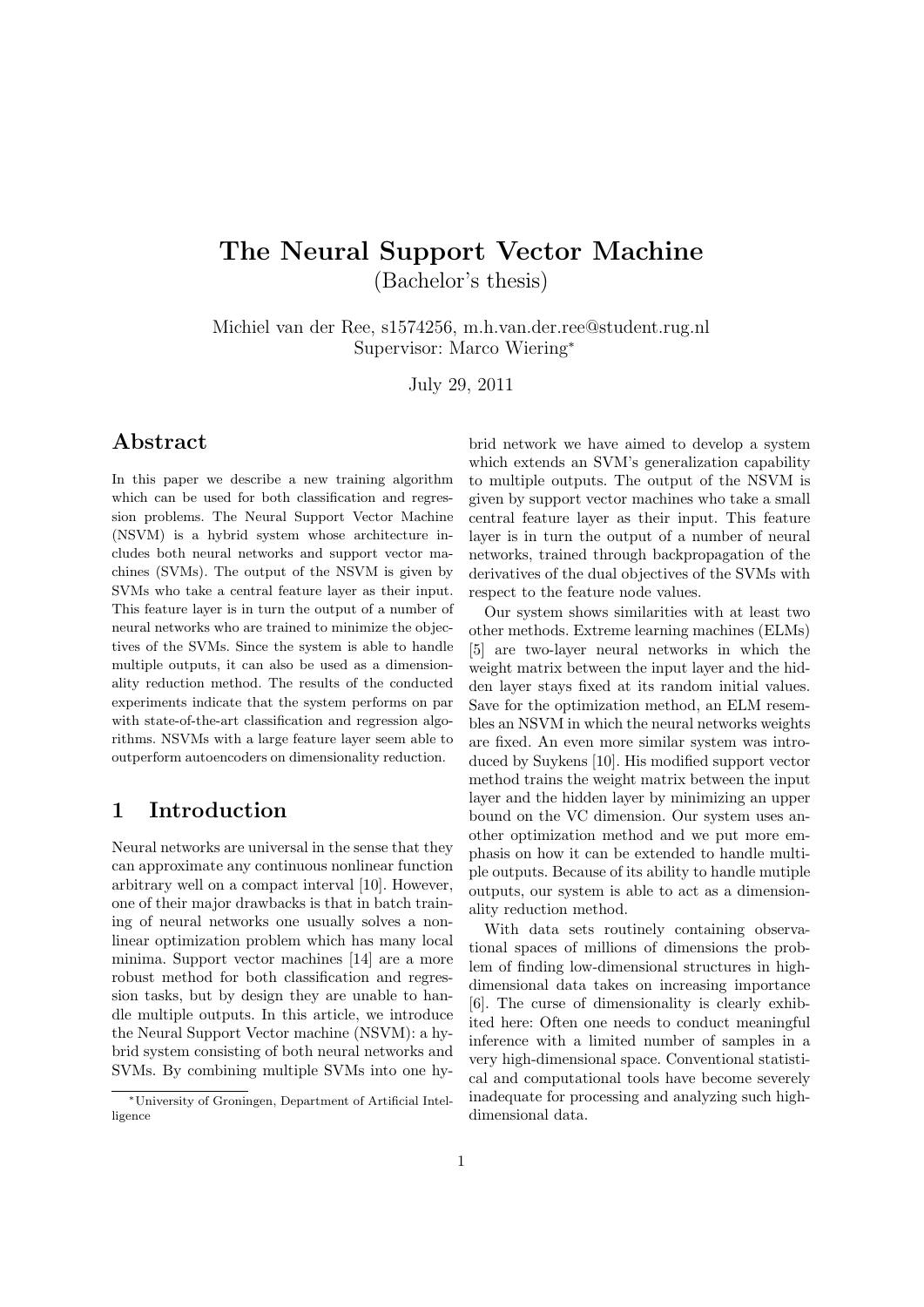Although the data might be presented in a very high-dimensional space, their instrinsic complexity and dimensions are typically much lower. Dimensionality reduction is the process of finding a more efficient way to represent the data. Principle Component Analysis (PCA) is a linear and by far the most popular unsupervised technique to do so, but more recently nonlinear techniques have been proposed [13]. Among them are multilayer neural networks with an odd number of hidden layers dubbed autoencoders [4],[13].

The input and the output layer of an autoencoder consist of the same number of nodes D. The middle layer has d nodes, where d is much smaller than D. The network is trained through backpropagation to reconstruct its input in its output layer. When the system is able to decently reconstruct its input, it can be said to have learned an efficient coding of the data. Recent applications of autoencoders include the reconstruction of handwritten digit images [11], missing sensor restoration [12], excitation modeling of text-to-speech synthesis [15], and HIV classification [1]. Because of its ablity to handle multiple output the NSVM can also be used as an autoencoder.

This paper attempts to answer the following research questions:

- How does the single-output NSVM compare to other machine learning algorithms such as neural networks and support vector machines?
- How does the NSVM autoencoder compare to a regular autoencoder?

Outline. In section 2 we will discuss the theory of support vector machines. Next, we present a single-output NSVM, discussing its architecture and the modified support vector objectives it utilizes. In section 4 we show how the system can be adapted to handle multiple outputs by presenting the NSVM autoencoder. Section 5 will cover the setup and the results of the experiments conducted with both the single-output NSVM on several benchmark datasets and the NSVM autoencoder on a dataset of images of faces. The results are discussed in section 6. A conclusion will be presented in section 7.

### 2 Support Vector Machines

The support vector machine algorithm [14] is a nonlinear generalization of the Generalized Portrait algorithm developed in Russia in the sixties [8]. It is based on statistical learning theory, or VC theory [14]. VC theory allows vague, handwaving notions such as "generalization" and "outliers" to be placed into a mathematical framework [7]. SV machines can be applied to both classification and regression tasks. Both algorithms are described in this section, starting with support vector classification.

#### 2.1 Classification

In two-class pattern classification, we are given training data of the form  $\{(\mathbf{x}_1, y_1), \ldots, (\mathbf{x}_\ell, y_\ell)\},\$ with  $\mathbf{x}_i \in \mathbb{R}^D$  and  $y_i \in \{-1, 1\}$ . We seek to infer a function

$$
f: \mathbb{R}^D \to \{-1, 1\}.
$$
 (2.1)

The Support Vector algorithm realizes such a function through the construction of a decision hyperplane

$$
\mathbf{w} \cdot \mathbf{x} + b = 0 \tag{2.2}
$$

corresponding to decision function

$$
f(\mathbf{x}) = sgn(\mathbf{w} \cdot \mathbf{x} + b).
$$
 (2.3)

In support vector classification, the capability of the decision function to generalize is obtained through maximization of the margin between the two classes. Since a large margin corresponds with a small w, we have the problem of minimizing

$$
\frac{1}{2}||\mathbf{w}||^2
$$
 (2.4)

subject to constraints

$$
y_i(\mathbf{w} \cdot \mathbf{x}_i + b) \ge 1. \tag{2.5}
$$

So far we have assumed that the two classes can be completely separated by the hyperplane (2.2). Of course, this might not be the case. We want to decrease the influence outliers might have on the algorithm by relaxing constraint (2.5). This can be done by introducing the slack variables  $\xi$ . The problem now consists of finding

$$
\min_{\mathbf{x}, \xi, b} = \frac{1}{2} ||\mathbf{w}||^2 + C \sum_{i=1}^{\ell} \xi_i
$$
 (2.6)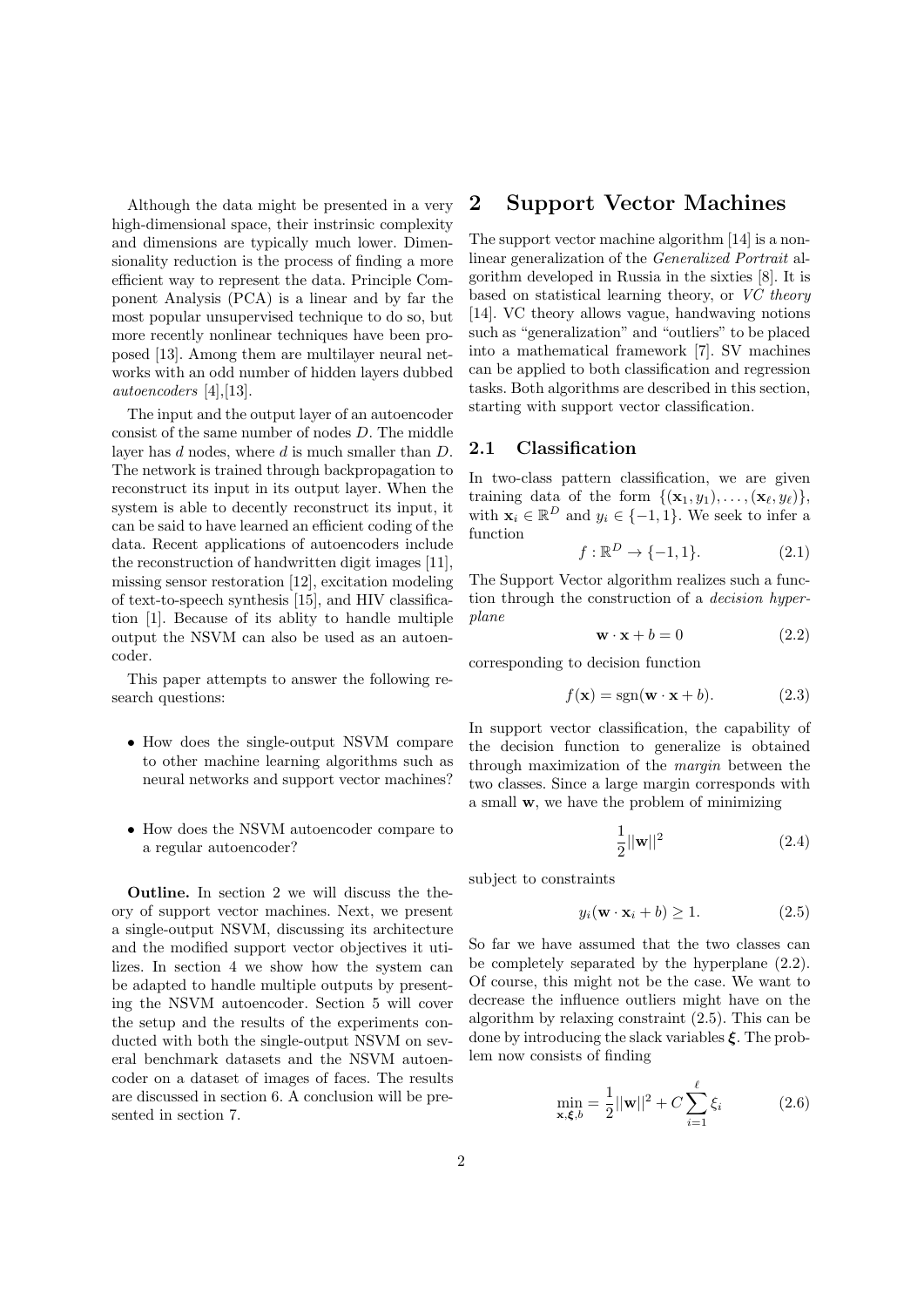subject to constraints

$$
y_i(\mathbf{w} \cdot \mathbf{x}_i + b) \ge 1 - \xi_i, \tag{2.7}
$$

$$
\xi_i \ge 0. \tag{2.8}
$$

with  $C$  a constant determining the trade-off between margin maximization and training error minimization.

The function in  $(2.6)$  is called the *objective func*tion and the constraints in  $(2.7)$ ,  $(2.8)$  are called the inequality constraints. Together, they form a constrained optimization problem which is dealt with by introducing Lagrange multipliers and a Lagrangian

$$
L(\mathbf{w}, \boldsymbol{\xi}, b, \boldsymbol{\alpha}, \boldsymbol{\eta}) =
$$
  
\n
$$
\frac{1}{2} ||\mathbf{w}||^2 + C \sum_{i=1}^{\ell} \xi_i - \sum_{i=1}^{\ell} \eta_i \xi_i
$$
  
\n
$$
- \sum_{i=1}^{\ell} \alpha_i (y_i (\mathbf{w} \cdot \mathbf{x}_i + b) - 1 + \xi_i)
$$
(2.9)

The Lagrangian  $L$  has to be minimized with respect to the *primal variables*  $\mathbf{w}, \xi_i$  and b and maximized with respect to the *dual* variables  $\alpha_i$  and  $\eta_i$ , i.e. a saddle point has to be found.

Why is it that the saddle point provides a solution to the problem? Suppose a certrain training pattern  $(\mathbf{x}_i, y_i)$  violates constraint  $(2.7)$ , i.e.  $y_i(\mathbf{w} \cdot \mathbf{x}_i) + b < 1 - \xi_i$ . Then L can be increased by increasing the corresponding  $\alpha_i$ . Simultaneously, w and  $b$  will have to change such that  $L$  decreases. To prevent  $\alpha_i(y_i(\mathbf{w} \cdot \mathbf{x}_i + b) + 1 - \xi_i)$  from becoming an arbitrarly large negative number, the change in w and b will be such that the constraint will eventually be satisfied. Additionally, one can see from (2.9) that for training samples who don't precisely meet the constraint, i.e.  $y_i(\mathbf{w} \cdot \mathbf{x}_i) + b > 1 - \xi_i$ , the corresponding  $\alpha_i$  must be 0, since that is the value by which  $L$  is maximized in that case.

Since we are looking for a saddle point, we are looking for a point at which the derivatives of L with respect to the primal variables vanish,

$$
\frac{\partial L}{\partial \mathbf{w}} = \frac{\partial L}{\xi_i} = \frac{\partial L}{b} = 0 \tag{2.10}
$$

which means that at the saddle point

$$
\eta_i = C - \alpha_i \tag{2.11}
$$

and

$$
\mathbf{w} = \sum_{i=1}^{\ell} \alpha_i y_i \mathbf{x}_i.
$$
 (2.13)

 $\alpha_i y_i = 0,$  (2.12)

Substituting (2.13) into (2.3) the latter can be written as a linear combination of a subset of the training patterns  $x_i$ , namely

 $\sum^{\ell}$  $i=1$ 

$$
f(\mathbf{x}) = \text{sgn}\left(\sum_{i=1}^{\ell} y_i \alpha_i (\mathbf{x} \cdot \mathbf{x}_i) + b\right).
$$
 (2.14)

This is the so-called Support Vector expansion. The training patterns with a non-zero  $\alpha$  value are called support vectors, and the algorithm takes its name from them.

Substituting  $(2.11)$ ,  $(2.12)$  and  $(2.13)$  into the Lagrangian  $(2.9)$ , we eliminate the primal variables w,  $\xi_i$  and b and arrive at the *dual optimization prob*lem, which is the problem that is usually solved in practice [7]:

$$
\max_{\mathbf{\alpha}} W(\mathbf{\alpha}) =
$$
\n
$$
\sum_{i=1}^{\ell} \alpha_i - \frac{1}{2} \sum_{i,j=1}^{\ell} \alpha_i \alpha_j y_i y_j (\mathbf{x}_j \cdot \mathbf{x}_j) \tag{2.15}
$$

subject to constraints

$$
0 \le \alpha_i \le C,\tag{2.16}
$$

$$
\sum_{i=1}^{\ell} \alpha_i y_i = 0.
$$
\n(2.17)

The offset b can be determined by initially setting it to zero and then computing

$$
b = \frac{1}{\ell} \sum_{i=1}^{\ell} y_i - f(\mathbf{x}_i).
$$
 (2.18)

### 2.2 Regression

Regression algorithms deal with training data of the form  $\{(\mathbf{x}_1, y_1), \ldots, (\mathbf{x}_\ell, y_\ell)\}\$ , with  $\mathbf{x}_i \in \mathbb{R}^D$  and  $y_i \in \mathbb{R}$ . In  $\varepsilon$ -SV regression the desired function  $f(\mathbf{x})$ has at most  $\varepsilon$  deviation from the target values  $y_i$ for all training data, and at the same time is as flat as possible [8].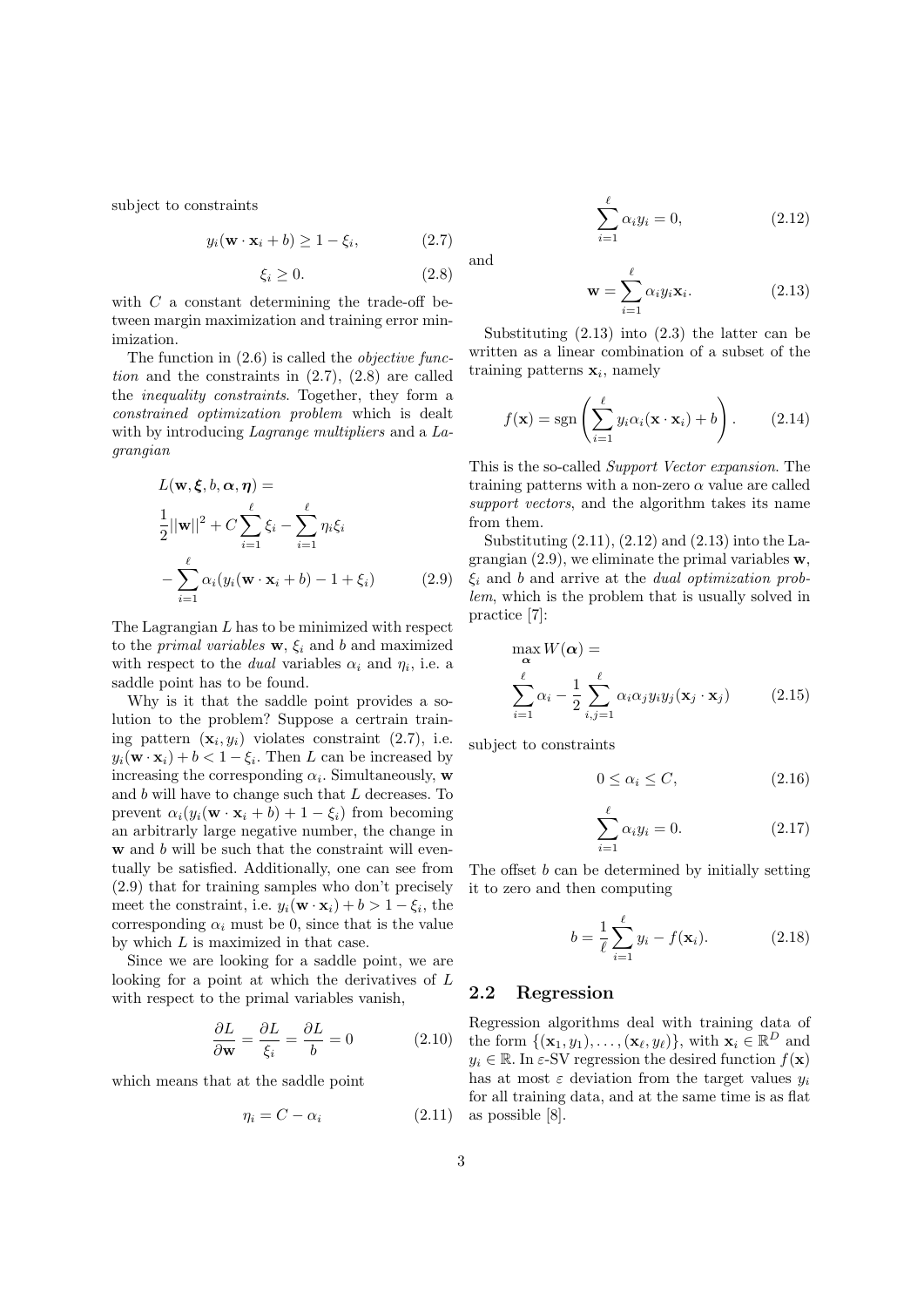Consider the case of linear functions  $f$ , taking the form

$$
f(\mathbf{x}) = \mathbf{w} \cdot \mathbf{x} + b \text{ with } \mathbf{w} \in \mathbb{R}^D, b \in \mathbb{R}. \qquad (2.19)
$$

Desiring a flat function means that we seek a small w. We can obtain such a small w by once again minimizing  $\|\mathbf{w}\|^2$ . Considering the fact that we don't care about deviations smaller than  $\varepsilon$ , this yields the optimization problem of minimizing

$$
\frac{1}{2} \|\mathbf{w}\|^2 \tag{2.20}
$$

subject to constraints

$$
y_i - \mathbf{w} \cdot \mathbf{x}_i - b \le \varepsilon,
$$
  

$$
\mathbf{w} \cdot \mathbf{x}_i + b - y_i \le \varepsilon.
$$
 (2.21)

Similar to the classification case, we relax the influence outliers might have on the task by introducing slack variables  $\xi, \xi^*$ , one for each of the two cases  $f(\mathbf{x}_i) - y_i \leq \varepsilon$  and  $y_i - f(\mathbf{x}_i) \leq \varepsilon$  respectively [7]. The problem now consists of finding

$$
\min_{\mathbf{w}, \xi^{(*)}, b} \frac{1}{2} ||\mathbf{w}||^2 + C \sum_{i=1}^{\ell} (\xi_i + \xi_i^*)
$$
\n(2.22)

subject to constraints

$$
y_i - \mathbf{w} \cdot \mathbf{x}_i - b \le \varepsilon + \xi_i, \tag{2.23}
$$

$$
\mathbf{w} \cdot \mathbf{x}_i + b - y_i \le \varepsilon + \xi_i, \tag{2.24}
$$

$$
\xi_i, \xi_i^* \ge 0. \tag{2.25}
$$

Analogous to support vector classification, we eventually obtain the dual objective

maximize 
$$
W(\boldsymbol{\alpha}^{(*)})
$$
 =  
\n
$$
-\varepsilon \sum_{i=1}^{\ell} (\alpha_i^* + \alpha_i) + \sum_{i=1}^{\ell} (\alpha_i^* - \alpha_i) y_i
$$
\n
$$
-\frac{1}{2} \sum_{i,j=1}^{\ell} (\alpha_i^* - \alpha_i) (\alpha_j^* - \alpha_j) (\mathbf{x}_i \cdot \mathbf{x}_j)
$$
(2.26)

subject to constraints

$$
0 \le \alpha_i, \alpha_i^* \le C, i = 1, \dots, \ell,
$$
\n
$$
(2.27)
$$

$$
\sum_{i=1}^{\ell} (\alpha_i - \alpha_i^*) = 0.
$$
 (2.28)

The regression estimate takes the form

$$
f(\mathbf{x}) = \sum_{i=1}^{\ell} (\alpha_i^* - \alpha_i)(\mathbf{x}_i \cdot \mathbf{x}) + b \qquad (2.29)
$$

#### 2.3 Nonlinearity in SVMs

Barring outliers, the two algorithms described in the preceding sections both assume linearity. The SV classifier assumes that the two classes can be separated by a hyperplane, and the SV regression machine assumes that the relation between  $\{x_i, y_i\}$ is a linear one. Obviously, we want to make SV learning nonlinear.

This could be achieved by preprocessing the training patterns  $\mathbf{x}_i$  by a map  $\Phi : \mathcal{X} \to \mathcal{F}$  into some feature space  $\mathcal F$  and then applying the standard SV algorithm [8]. For instance, consider the map  $\Phi : \mathbb{R}^2 \to \mathbb{R}^3$  with  $\Phi(\mathbf{x}) = (x_1^2, \sqrt{2}x_1x_2, x_2^2)$ . Training a linear SV machine on data preprocessed by Φ would yield a quadratic function. While this approach seems reasonable in this particular example, it can easily become computationally infeasible for both polynomial features of higher order and higher dimensionality [8].

A key observation is that both the classifier decision function (2.14) and the regression estimate (2.29) only depend on dot products between patterns  $\mathbf{x}_i$ . Hence it suffices to know  $k(\mathbf{x}_i, \mathbf{x}) :=$  $\Phi(\mathbf{x}_i) \cdot \Phi(\mathbf{x})$ , rather than  $\Phi$  explicitly. It is this kernel function which is often used in both SV classification and SV regression to make the algorithms nonlinear. A number of kernel functions are used widely, including polynomial functions, radial basis functions and sigmoidal functions.

## 3 The NSVM

Here we introduce the Neural Support Vector Machine. This section concerns a single-output NSVM. First we will discuss its architecture. Next we describe the modifications made to the SVM objectives of section 2. The section is closed by a description of the procedure by which the system is trained.

#### 3.1 Architecture

The NSVM consists of the following elements:

- An input layer consisting of  $D$  nodes
- A single-node output layer
- A central feature layer, consisting of  $d$  nodes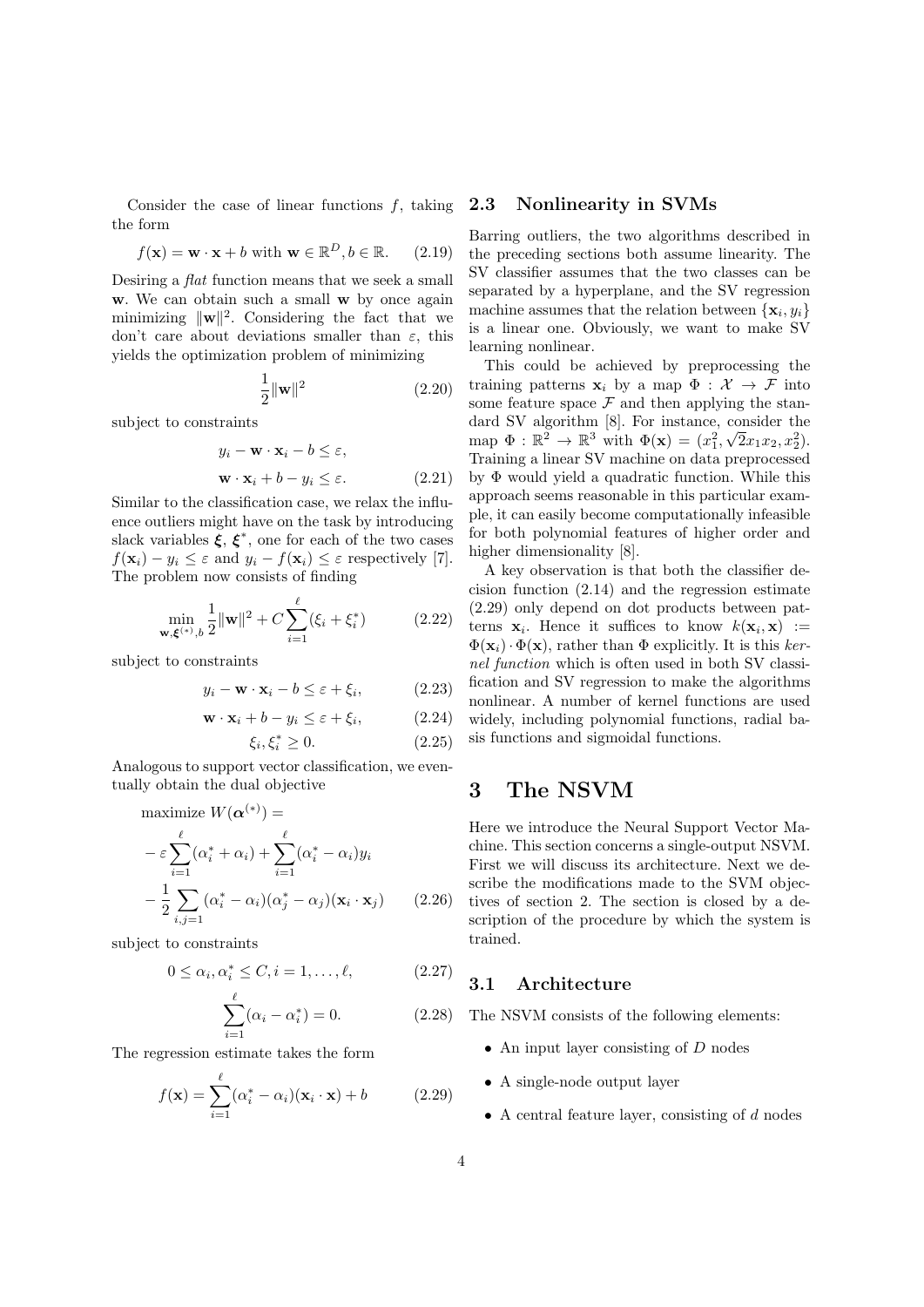

Figure 1: Architecture of an NSVM. In this example, the feature layer consists of three nodes.

- A total of  $d$  two-layer neural networks  $N$ , which each take the entire input layer as their input and determine the value of one of the feature nodes
- A support vector machine  $M$ , which takes the entire feature layer as its input and determines the value of the output node

Figure 1 depicts the architecture graphically. When a pattern  $x$  of dimension  $D$  is presented to system, it is propagated through the neural networks, determining the values of the feature layer. We use  $f(x)$  to denote the feature vector repesentation of input pattern **x**, with  $f: \mathbb{R}^D \to \mathbb{R}^d$ . The vector  $f(x)$  is then used as input for the Support Vector machine  $M$  which determines the value of the output node. In the NSVM classifier, M determines its output according to

$$
f(\mathbf{x}) = \text{sgn}\left(\sum_{i=1}^{\ell} y_i \alpha_i (\mathbf{f}(\mathbf{x}_i) \cdot \mathbf{f}(\mathbf{x})) + b\right).
$$
 (3.1)

In the NSVM regression estimator, it does so according to

$$
f(\mathbf{x}) = \sum_{i=1}^{\ell} (\alpha_i^* - \alpha_i)(\mathbf{f}(\mathbf{x}_i) \cdot \mathbf{f}(\mathbf{x})) + b.
$$
 (3.2)

### 3.2 Modified objectives

To obtain a suitable  $f$ , the system must find a representation of the input data in  $f(x)$  which codes the features most relevant to the property corresponding with the desired output. As described in section 2, the Support Vector algorithm obtains a suitable  $f(\mathbf{x})$  through minimization of  $\|\mathbf{w}\|^2$  with respect to its primal variables. The NSVM adapts the regular objective of both SV regression and SV classification by introducing  $f(x)$  as an additional primal variable. For classification, this yields the primal objective

$$
\min_{\mathbf{x}, \mathbf{\xi}, b, \mathbf{f}(\mathbf{x})} = \frac{1}{2} ||\mathbf{w}||^2 + C \sum_{i=1}^{\ell} \xi_i
$$
 (3.3)

subject to constraints

$$
y_i(\mathbf{w} \cdot \mathbf{f}(\mathbf{x}_i) + b) \ge 1 - \xi_i,
$$
 (3.4)

$$
\xi_i \ge 0. \tag{3.5}
$$

Correspondingly, our new 'dual objective' (the primal variable  $f(x)$  has not been eliminated!) for the classification problem is

$$
\min_{\mathbf{f}(\mathbf{x})} \max_{\alpha} W(\mathbf{f}(\mathbf{x}), \alpha) =
$$
\n
$$
\sum_{i=1}^{\ell} \alpha_i - \frac{1}{2} \sum_{i,j=1}^{\ell} \alpha_i \alpha_j y_i y_j(\mathbf{f}(\mathbf{x}_i) \cdot \mathbf{f}(\mathbf{x}_j)) \qquad (3.6)
$$

subject to constraints

$$
0 \le \alpha_i \le C, i = 1, \dots, \ell, \tag{3.7}
$$

$$
\sum_{i=1}^{\ell} \alpha_i y_i = 0. \tag{3.8}
$$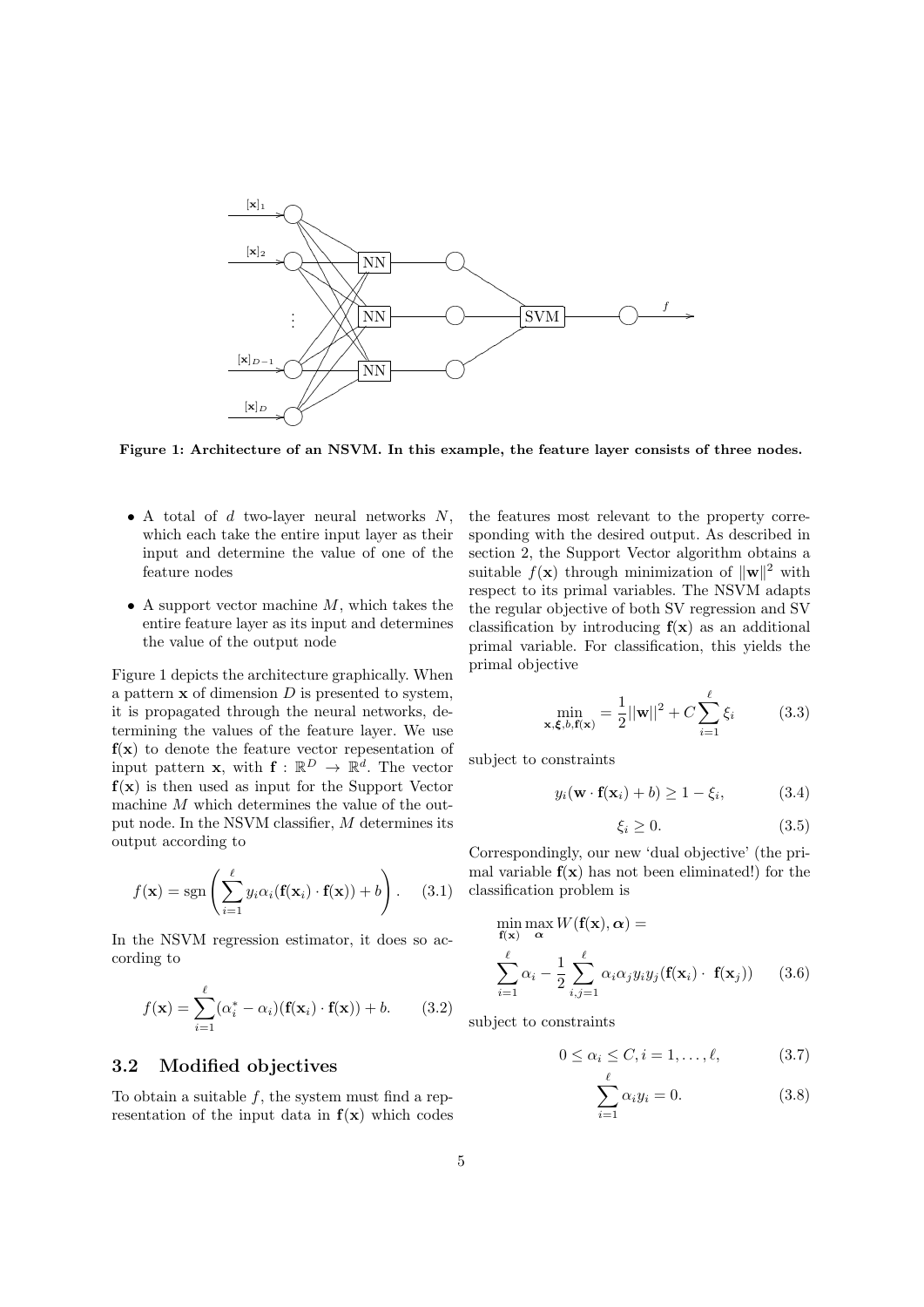By substituting  $x$  by  $f(x)$  we have not only obtained a clue as to how a suitable  $f(x)$  might look like, but we have also made the algorithm nonlinear.

Analogously, the new dual objective for the regression problem is

$$
\min_{\mathbf{f}(\mathbf{x})} \max_{\alpha, \alpha^*} W(\mathbf{f}(\mathbf{x}), \alpha^{(*)}) =
$$
\n
$$
- \varepsilon \sum_{i=1}^{\ell} (\alpha_i^* + \alpha_i) + \sum_{i=1}^{\ell} (\alpha_i^* - \alpha_i) y_i
$$
\n
$$
- \frac{1}{2} \sum_{i,j=1}^{\ell} (\alpha_i^* - \alpha_i) (\alpha_j^* - \alpha_j) (\mathbf{f}(\mathbf{x}_i) \cdot \mathbf{f}(\mathbf{x}_j)) \quad (3.9)
$$

subject to constraints

$$
0 \leq \alpha_i, \alpha_i^* \leq C, i = 1, \dots, \ell,
$$
\n
$$
(3.10)
$$

$$
\sum_{i=1}^{\ell} (\alpha_i^* - \alpha_i) = 0.
$$
 (3.11)

### 3.3 Training procedure

In this section, the training procedures for both the NSVM classifier and the NSVM regression estimator are described.

#### 3.3.1 Classification

The goals of training the NSVM classifier are twofold:

- 1. We want to find the  $\alpha$  which maximizes (3.6)
- 2. We want to find the weights of the neural networks such that the output of each network  $N_a$ is the *a*-th entry of  $f(x)$  which minimizes (3.6)

The two goals are not obtained independently, i.e. an adjustment of  $\alpha$  requires an adjustment of the neural networks weights and vice versa.

Whenever the system is presented a training pattern  $\mathbf{x}_i$ , the NSVM adjusts each  $\alpha_i$  towards a local maximum of  $W^+$  by

$$
\alpha_i \leftarrow \alpha_i + \lambda \frac{\partial W^+}{\partial \alpha_i} \tag{3.12}
$$

where  $\lambda$  is a metaparameter controlling the learning rate of the values  $\alpha_i$  and

$$
W^{+} = W - P(\sum_{j=1}^{\ell} \alpha_j y_j)^2 \qquad (3.13)
$$

where  $P$  is a parameter chosen beforehand. By using the derivative of  $W^+$  in (3.12) we ensure that  $\alpha_i$  is adjusted towards a satisfaction of constraint (3.8). The derivative with respect to  $\alpha_i$  is given by

$$
\frac{\partial W^+}{\partial \alpha_i} = 1 - y_i \sum_{j=1}^{\ell} \alpha_j y_j (\mathbf{f}(\mathbf{x}_i) \cdot \mathbf{f}(\mathbf{x}_j))
$$

$$
-2Py_i \sum_{j=1}^{\ell} \alpha_j y_j. \tag{3.14}
$$

Similarly, if we want to adjust the output of neural network  $N_a$  such that it minimizes  $W$ , we want  $[\mathbf{f}(\mathbf{x}_i)]_a$  to be decreased by

$$
\frac{\partial W}{\partial [\mathbf{f}(\mathbf{x}_i)]_a} = -\alpha_i y_i \sum_{j=1}^{\ell} \alpha_j y_j [\mathbf{f}(\mathbf{x}_j)]_a \qquad (3.15)
$$

where we use  $[\mathbf{f}(\mathbf{x}_i)]_a$  to denote the *a*-th entry of  $f(\mathbf{x}_i)$ .

In a sense, we can consider (3.15) to be the error of  $N_a$ , since we want  $N_a$ 's output to be decreased by it. Just like error backpropagation, we can backpropagate (3.15) through the network to find the weights that minimize (3.15). This is the method by which the weights of all neural networks are updated for every training pattern.

#### 3.3.2 Regression

The two goals of training the NSVM regression estimator are:

- 1. Find the  $\alpha^{(*)}$  which maximizes (3.9)
- 2. Find the weights of the neural networks such that the output of each network  $N_a$  is the a-th entry of  $f(x)$  which minimizes  $(3.9)$

Similar to the training of the classifier, both  $\alpha_i$  and  $\alpha_i^*$  are updated according to

$$
\alpha_i^{(*)} \leftarrow \alpha_i^{(*)} + \lambda \frac{\partial W^+}{\partial \alpha_i^{(*)}} \tag{3.16}
$$

with

$$
W^{+} = W - P_{1}(\sum_{j=1}^{\ell} (\alpha_{j}^{*} - \alpha_{j}))^{2} - P_{2} \alpha_{i}^{*} \alpha_{i} \quad (3.17)
$$

where  $P_1, P_2$  are parameters chosen beforehand. By using the derivative of  $W^+$  in (3.16) we ensure that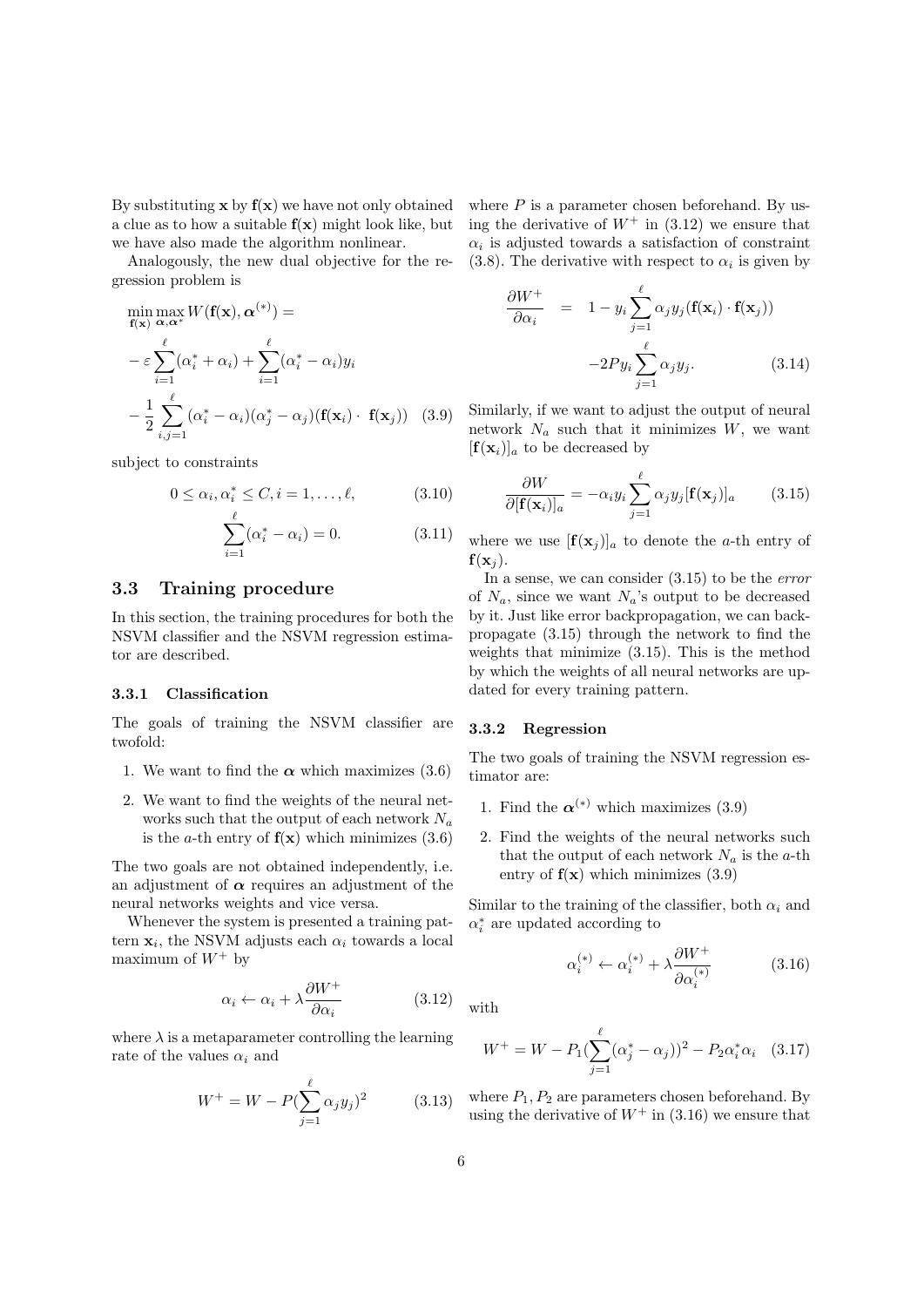$\alpha_i^{(*)}$  is adjusted towards a satisfaction of constraint (3.11) and towards a pair of  $\{\alpha_i^*,\alpha_i\}$  of which at least one of the values equals zero. The two derivatives are given by

$$
\frac{\partial W^+}{\partial \alpha_i^*} =
$$
  

$$
-\varepsilon + y_i - \sum_{j=1}^{\ell} (\alpha_j^* - \alpha_j) (\mathbf{f}(\mathbf{x}_i) \cdot \mathbf{f}(\mathbf{x}_j))
$$
  

$$
-2P_1 \sum_{j=1}^{\ell} (\alpha_j^* - \alpha_j) - P_2 \alpha_i \qquad (3.18)
$$

and

$$
\frac{\partial W^+}{\partial \alpha_i} =
$$
\n
$$
-\varepsilon - y_i + \sum_{j=1}^{\ell} (\alpha_j^* - \alpha_j) (\mathbf{f}(\mathbf{x}_i) \cdot \mathbf{f}(\mathbf{x}_j))
$$
\n
$$
+ 2P_1 \sum_{j=1}^{\ell} (\alpha_j^* - \alpha_j) - P_2 \alpha_i^*
$$
\n(3.19)

and by backprogation, the output of  $[f(x_i)]_a$  is decreased by

$$
\frac{\partial W}{\partial [\mathbf{f}(\mathbf{x}_i)]_a} =
$$
  
 
$$
-(\alpha_i^* - \alpha_i) \sum_{j=1}^{\ell} (\alpha_j^* - \alpha_j) [\mathbf{f}(\mathbf{x}_j)]_a.
$$
 (3.20)

## 4 The NSVM autoencoder

We will now show how the single-output NSVM can be adapted to handle multiple outputs by presenting the NSVM autoencoder. The NSVM autoencoder differs from the single-output NSVM in two respects:

- 1. The output layer consists of  $D$  nodes, the same number of nodes the input layer has
- 2. It utilizes a total of D support vector regression machines  $M_c$ , which each take the entire feature layer as their input and determine the value of one of the output nodes

Figure 2 depicts the architecture graphically. Just like the system described in section 3, the forwardpropagation of a pattern  $x$  of dimension  $D$  determines the values of the feature layer  $f(x)$ . The feature layer is then used as input for each Support Vector machine  $M_c$  which determines its output according to

$$
f_c(\mathbf{f}(\mathbf{x})) = \sum_{i=1}^{\ell} ([\boldsymbol{\alpha}_c^*]_i - [\boldsymbol{\alpha}_c]_i)(\mathbf{f}(\mathbf{x}_i) \cdot \mathbf{f}(\mathbf{x})) + b_c.
$$
 (4.1)

Like the single-output NSVM, the NSVM autoencoder tries to find a representation of the input data in  $f(x)$  which codes the features most relevant to the property corresponding with the desired output. Since the desired output of an autoencoder is the same as the input data, it is trained to learn structural features of the data in general.

Since we are dealing with vectors of output values  $y_i$ , the dual objective of each support vector machine  $M_c$  is

$$
\min_{\mathbf{f}(\mathbf{x})} \max_{\mathbf{\alpha}_c^*, \mathbf{\alpha}_c} W_c(\mathbf{f}(\mathbf{x}), \mathbf{\alpha}_c^{(*)}) =
$$
\n
$$
- \varepsilon \sum_{i=1}^{\ell} ([\mathbf{\alpha}_c^*]_i + [\mathbf{\alpha}_c]_i) + \sum_{i=1}^{\ell} ([\mathbf{\alpha}_c^*]_i - [\mathbf{\alpha}_c]_i) [\mathbf{y}_i]_c
$$
\n
$$
- \frac{1}{2} \sum_{i,j=1}^{\ell} ([\mathbf{\alpha}_c^*]_i - [\mathbf{\alpha}_c]_i) ([\mathbf{\alpha}_c^*]_j - [\mathbf{\alpha}_c]_j) (\mathbf{f}(\mathbf{x}_i) \cdot \mathbf{f}(\mathbf{x}_j))
$$
\n(4.2)

subject to constraints

$$
0 \le \alpha_i, \alpha_i^* \le C, i = 1, \dots, \ell,
$$
\n(4.3)

$$
\sum_{i=1}^{\ell} (\alpha_i^* - \alpha_i) = 0.
$$
 (4.4)

Recall from section 3.3 that the first goal of training the NSVM regression estimator is finding the  $\alpha^{(*)}$ that maximizes (3.9). Similarly, for every Support Vector machine  $M_c$  we want to find the  $\alpha_c^{(*)}$  that maximizes (4.2). Like for the single-output NSVM, this is done through gradient ascent.

The minimization of  $(4.2)$  with respect to  $f(x)$ is a different story however. Since all SVMs share the same feature layer, we can't just minimize  $f(x)$ for every SVM. It is actually this shared nature of the feature layer which enables the system to handle multiple value outputs. Still, for every neural network  $N_a$ , we can try to find a local minimum of  $(4.2)$  with respect to  $[f(x_i)]_a$  by backpropagation of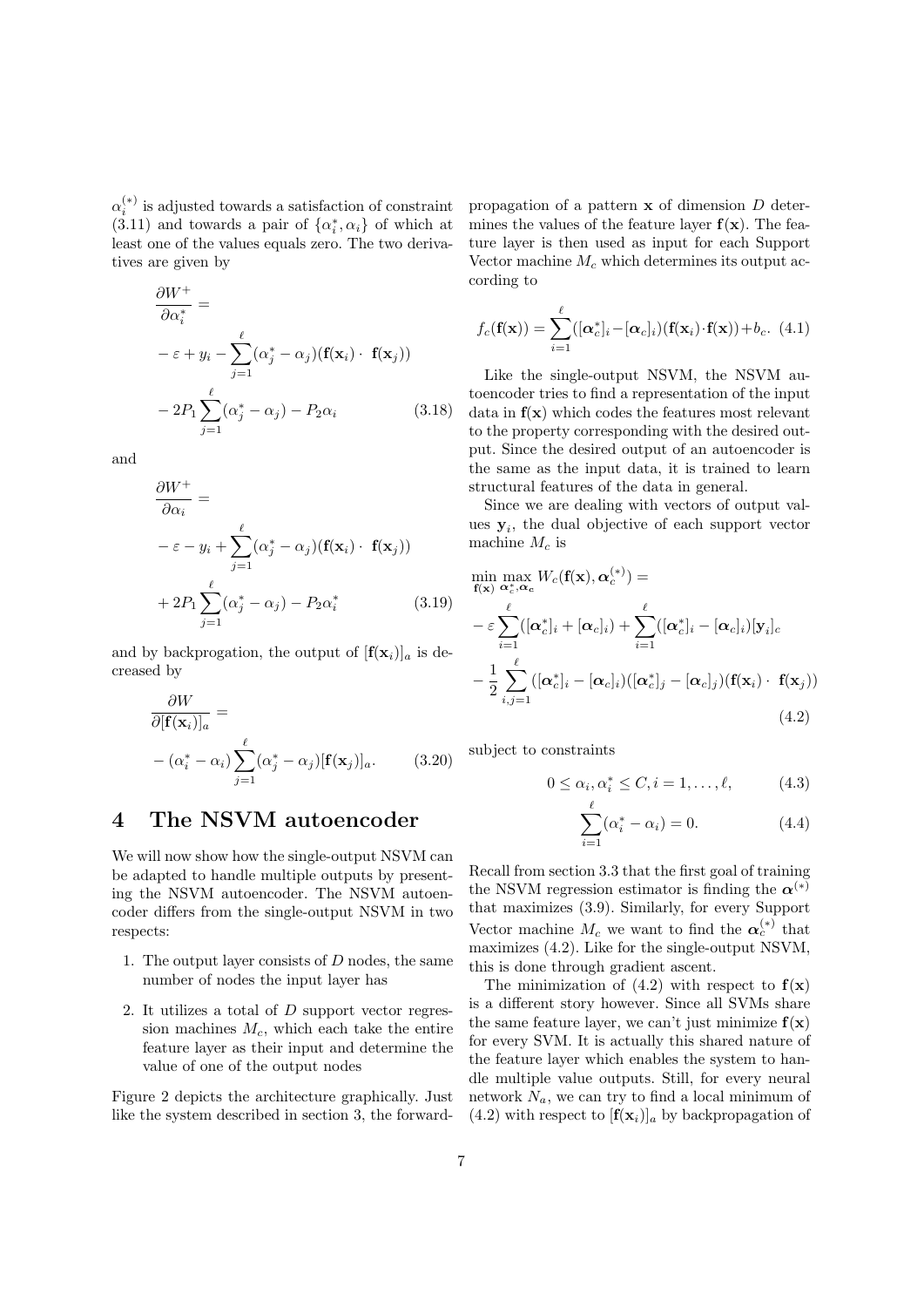

Figure 2: Architecture of the NSVM autoencoder. In this example, the feature layer consists of three nodes.

the sum of the derivatives of all  $W_c$ 's with respect to the a-th feature node

$$
\sum_{c=1}^{D} \frac{\partial W_c}{\partial [\mathbf{f}(\mathbf{x}_i)]_a} \tag{4.5}
$$

with

$$
\frac{\partial W_c}{\partial [\mathbf{f}(\mathbf{x}_i)]_a} =
$$
  
-( $[\boldsymbol{\alpha}_c^*]_i - [\boldsymbol{\alpha}_c]_i$ )  $\sum_{j=1}^{\ell} ([\boldsymbol{\alpha}_c^*]_j - [\boldsymbol{\alpha}_c]_j) [\mathbf{f}(\mathbf{x}_j)]_a$ . (4.6)

Observe that this situation resembles that of a single neural network with multiple outputs, in which a single hidden node's error is determined by summing the proportional errors of all the neurons it directly contributes to [3].

### 5 Experiments

Here the results of experiments conducted with the NSVM classifier, regression estimator and autoencoder are presented. The system features a large number of metaparameters, including the size of the feature layer, the learning rate of the neural networks and the value of  $P$  in  $(3.13)$ . In tuning these values experimental parameter optimization software has been utilized. The values that were eventually used were obtained through interaction between the software and fine-tuning by hand. The used parameter sets for each problem can be found in Appendix A.

### 5.1 Classification

Here we compare NSVM classifier with a neural network and a support vector machine. We used four datasets from the UCI machine learning repository shown in Table 1. Of each dataset,  $\frac{9}{10}$  of all the entries were randomly assigned to the training set, leaving the other  $\frac{1}{10}$  to be used as test patterns. We have performed a total of 1000 experiments with a new partition of traindata and testdata for each experiment. Each experiment was run for a fixed number of training epochs. At each epoch, the accuracy on both the traindata and the testdata was computed. After all epochs, the epoch with the highest training accuracy was determined and the test accuracy at that epoch was taken to be the accuracy of the system.

| Dataset     | #Inst. | $#$ Feat. |
|-------------|--------|-----------|
| Ionosphere  | 351    | 34        |
| Glass       | 214    |           |
| Hepatitis   | 155    | 19        |
| <b>Iris</b> | 150    |           |

Table 1: The four datasets from the UCI repository that are used in the classification experiment.

The results for the neural networks and the SVM are taken from [16].

Experimental results The results on the four datasets are shown in Table 2. Whether differences in performance are statistically significant has been assessed through use of the Student's t-test. The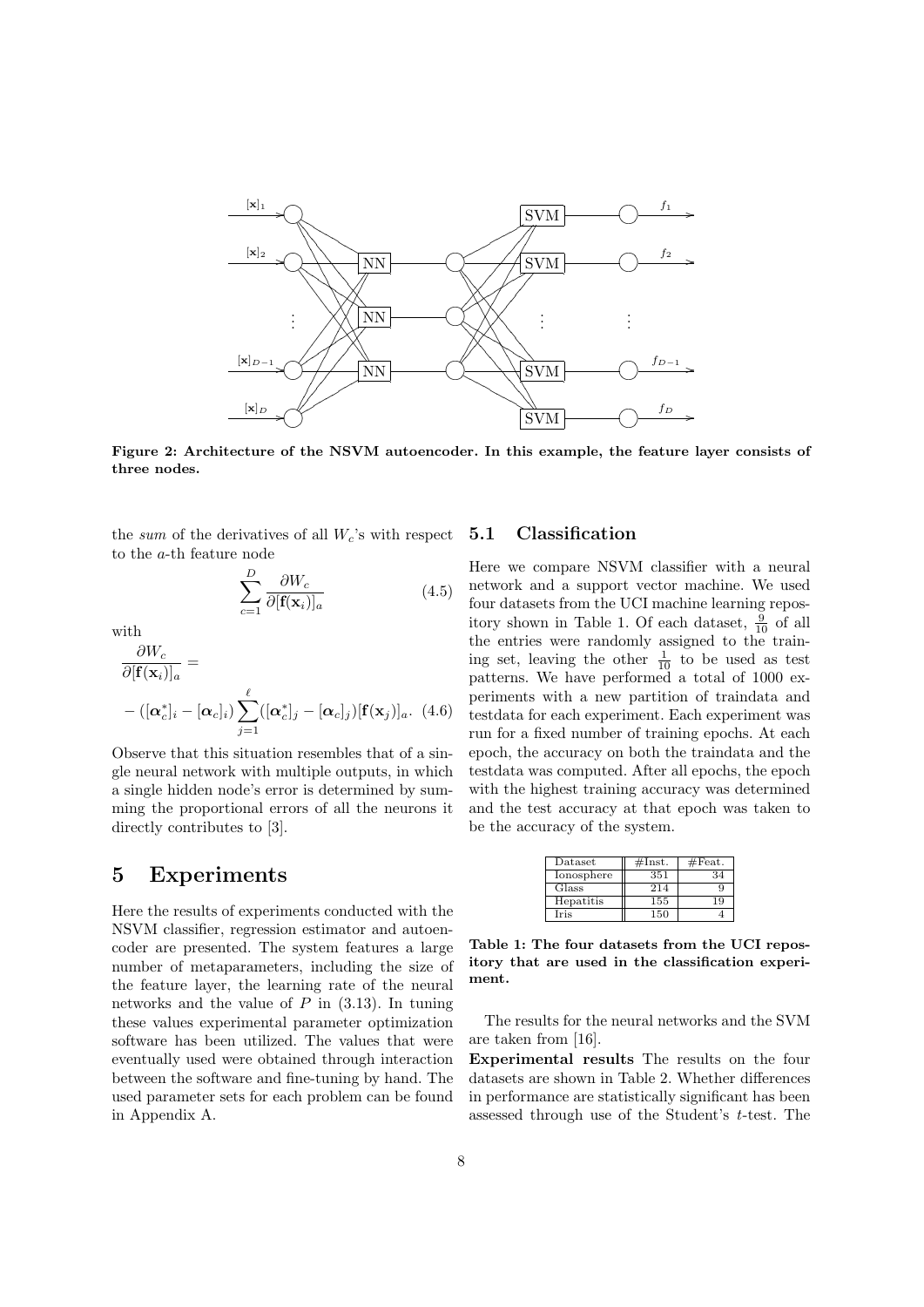| Dataset     | <b>NSVM</b>    | <b>SVM</b>                | NΝ                  |
|-------------|----------------|---------------------------|---------------------|
| Ionosphere  | $93.2 \pm 4.1$ | $94.0 \pm 2.5^{+}$        | $91.1 + 4.7^{-}$    |
| Glass       | $66.4 \pm 9.8$ | $70.1 + 10.2^{+}$         | $64.5 \pm 11.2^{-}$ |
| Hepatitis   | $80.8 \pm 9.4$ | $81.9 \pm 9.6^+$          | $84.3 \pm 8.6^+$    |
| <b>Iris</b> | $96.5 \pm 4.8$ | $96.5 \pm \overline{4.8}$ | $96.8 \pm 3.4$      |
| Average     | 84.4           | 85.6                      | 84.2                |
| Wins/Losses |                | $3-0$                     | $1 - 2$             |

Table 2: The accuracies on the four datasets of the NSVM, a neural network and an SVM.  $+/$ mean significant ( $p = 0.05$ ) win/loss compared to the NSVM.

differences in accuracies of the systems are not very large. There is no dataset on which the NSVM performs significantly better than the support vector machine.

### 5.2 Regression

For the regression experiments, the three benchmark datasets shown in Table 3 were used.

| Dataset  | $\#\text{Inst}.$ | $#$ Feat. |
|----------|------------------|-----------|
| Baseball | 337              |           |
| Electric |                  |           |
| Concrete |                  |           |

Table 3: The three datasets that are used in the regression experiment.

Like in the classification experiment, a total of 1000 experiments per set have been conducted with a new partition of traindata and testdata for each experiment. We compare the performance of the NSVM with those of an NN and an SVM obtained by Graczyk et al. [2] on the same datasets. The results by Graczyk were obtained by using 10-fold cross validation. The mean square errors (MSE) of the systems are used as a measure of their performance.

| Dataset     | <b>NSVM</b>         | <b>SVM</b>            | ΝN           |
|-------------|---------------------|-----------------------|--------------|
| Baseball    | $0.0233 \pm 0.0065$ | $0.0259$ <sup>-</sup> | $0.0283^{-}$ |
| Electric    | $0.0072 \pm 0.0027$ | $0.0064+$             | $0.0064^{+}$ |
| Concrete    | $0.0086 \pm 0.0043$ | 0.0085                | 0.0084       |
| Wins/Losses |                     | $1 - 1$               | $1 - 1$      |

Table 4: The test MSEs on the three regression datasets of the NSVM, a neural network and an SVM.  $+/-$  mean significant ( $p = 0.05$ ) win/loss compared to the NSVM.

Experimental results Table 4 shows the results for the regression experiments. Since the deviations of the SVM and NN results were not known, differences were checked to be significant through use of the one sample t-test. The NSVM outperforms the other systems on one set, but is in turn outperformed on another. The "Concrete" set yielded no significant differences, partly due to large variations in the MSE.

### 5.3 NSVM Autoencoder

The dataset we use contains 1300 gray-scale images of left eyes of 20 by 20 pixels, generated from the "Labeled Faces in the Wild Dataset". The 400 pixel values have been normalised such that their average value is  $\mu = 0.0$  with a standard deviation of  $\sigma =$ 0.3. Figure 3 shows three examples of the data used.



Figure 3: Three examples of the data used in the autoencoder experiment.

We compare the NSVM with a regular autoencoder presented in [9], using the root mean square error (RMSE) as a measure of the performance. The autoencoder is a two-layer neural network that uses backpropagation to adjust its weights. For each experiment,  $\frac{2}{3}$  of the data is randomly assigned to the training set, leaving the other  $\frac{1}{3}$  to be used as test data. We compare the two systems for three different sizes of the feature layer: 10, 20 and 50 nodes. The results of the regular autoencoder were obtained by averaging the RMSE of 20 experiments. Due to time constraints, we have not been able to run the NSVM for as many experiments. The number of experiments on the NSVM can be found in Table 5. For the autoencoder experiments, we implemented an adaptive learning rate of the neural networks  $\beta$  of the NSVM. Whenever the training error decreases,  $\beta$  is multiplied by 1.1. In the case of an increase of the error,  $\beta$  is multiplied by 0.7.

Experimental results Table 5 shows the results of the autoencoder experiments. With feature layer of 10 and 20 nodes there are no significant differ-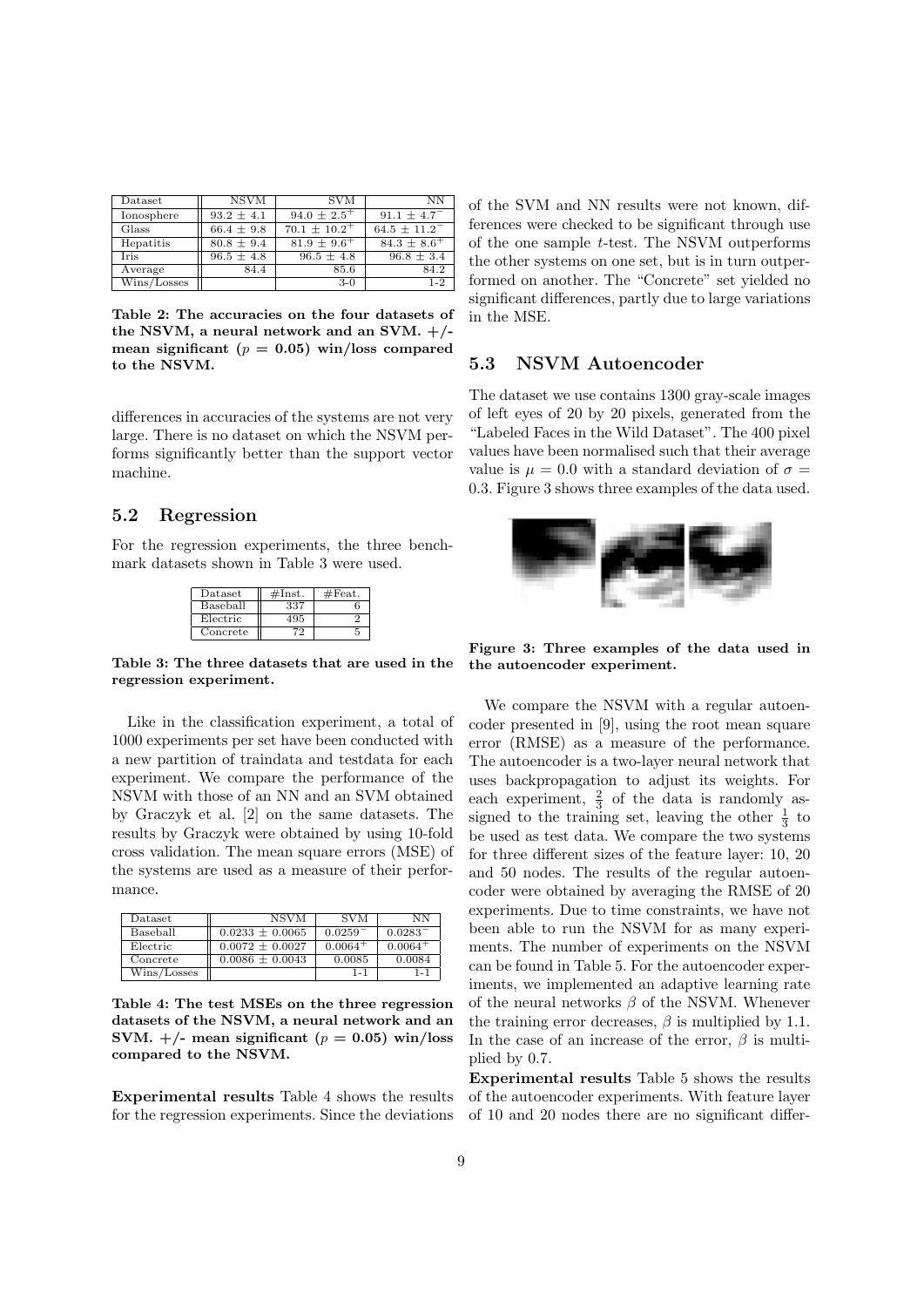| $\mathbf{f}(\mathbf{x})$ | <b>NSVM</b>         | ΑE                  | Exp. |
|--------------------------|---------------------|---------------------|------|
| 10                       | $0.1214 \pm 0.0012$ | $0.1209 \pm 0.0009$ | 10   |
| 20                       | $0.0884 \pm 0.0007$ | $0.0881 \pm 0.0009$ |      |
| 50                       | 0.0494              | $0.0543 \pm 0.0007$ |      |
| Win/Loss                 |                     |                     |      |

Table 5: The test RMSE obtained by the NSVM and the regular autoencoder for different sizes of the feature layer.  $+/-$  mean significant ( $p =$ 0.05) win/loss compared to the NSVM.

ences between the NSVM and the autoencoder according to the Student's t-test. Since we managed to do only one run with an NSVM with a feature layer of 50 nodes we can't check for significance, but the RMSE obtained so far seems to indicate that the NSVM starts to outperform the autoencoder for greater feature layer sizes.

## 6 Discussion

In this section we will answer the research questions based on the results from section 5.

• Question: How does the single-output NSVM compare to other machine learning algorithms such as neural networks and support vector machines?

Answer: The algorithm can be said to perform on-par with SVMs and NNs. It outperforms the latter two systems on some datasets. More experiments need to be performed to assess on what type of problems the NSVM performs best.

• Question: How does the NSVM autoencoder compare to a regular autoencoder?

Answer: For small feature layers sizes, no significant differences exist between the performance of the NSVM and a regular autoencoder. Preliminary results indicate that the NSVM might have the advantage with larger feature layers. This does come at a price though: Training the NSVM autoencoder takes much more time than training a regular autoencoder.

## 7 Conclusion

In this paper we have presented the Neural Support Vector machine: A new machine learning algorithm that learns by finding a feature representation of the input data relevant to the task at hand. It does so through interaction between support vector machines and neural networks. We have shown that the system is able to perform on par with stateof-the-art machine learning techniques. It should be noted however that the system has a very large number of metaparameters, which can take a long time to be tuned. On the other hand, the large number of parameters implies that the results presented here still leave room for improvement.

The results on the autoencoding problem with a feature layer of 50 nodes seems to be the most promising. It would be interesting to see how the NSVM compares to a regular autoencoder when this layer is even larger. Apart from regression, classification and dimensionality reduction, we would also like to study how the NSVM can be used in reinforcement learning and time-series problems.

## Acknowledgments

I am grateful to a number of people for their help on this project. I would like to thank Prof. Magdalena Graczyk for being so kind to send me the datasets she used in her review article on regression algorithms. Marijn Stollenga's fast reactions and results on requested autoencoder experiments were a great help. I thank Aleke Nolte and Egbert van der Wal for developing parameter optimization software which sped up the process of finding good parameter values greatly. And last but by no means least, I would like to express my gratitude towards Dr. Marco Wiering for his supervision on this project, his comments on my writing and his help with the programming. Also, all credits for the conception of the NSVM algorithm should go to Marco.

## References

- [1] B. L. Betechuoh, T. Marwala, and T. Tettey. Autoencoder networks for hiv classification. Current science, 91(11):1467–1473, 2006.
- [2] Magdalena Graczyk, Tadeusz Lasota, Zbigniew Telec, and Bogdan Trawinski. Nonparametric statistical analysis of machine learning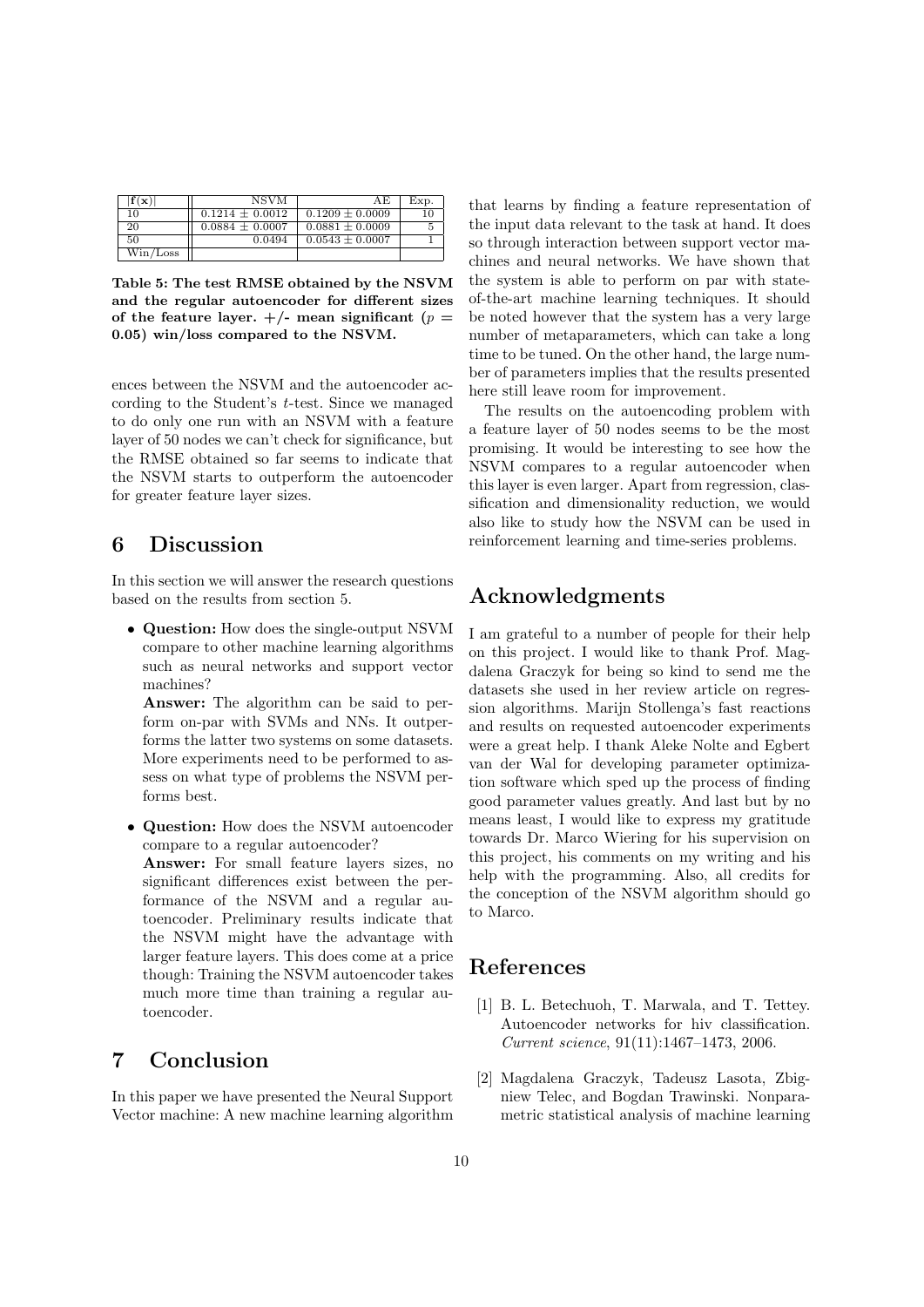algorithms for regression problems. In KES 2010, pages 111–120, 2010.

- [3] Kevin Gurney. An Introduction to Neural Networks. CRC Press, 1997.
- [4] G.E. Hinton and R.R. Salakhutdinov. Reducing the dimensionality of data with neural networks. Science, 313(5786):504–507, 2006.
- [5] Guang-Bin Huang, Dian Hui Wang, and Yuan Lan. Extreme learning machines: a survey. International Journal of Machine Learning and Cybernetics, (2):107–122, 2011.
- [6] Yi Ma, Partha Niyogi, Guillermo Sapiro, and René Vidal. Dimensionality reduction via subspace and submanifold learning. IEEE Signal Processing Magazine, 28(2):14–15.
- [7] Alex J. Smola and Bernard Schölkopf. Learning with Kernels. MIT Press, 2002.
- [8] Alex J. Smola and Bernard Schölkopf. A tutorial on support vector regression. Statistics and Computing, 14(3):199–222, 2004.
- [9] Marijn Stollenga. Using guided autoencoder on face recognition. Master's thesis, University of Groningen, May 2011.
- [10] J.A.K. Suykens and J. Vandewalle. Training multilayer perceptron classifiers based on a modified support vector method. IEEE Transactions on Neural Networks, 1(4):907– 911, 1999.
- [11] C. C. Tan and C. Eswaran. Reconstruction of handwritten digit images using autoencoder neural networks. In Canadian Conference on Electrical and Computer Engineering, pages 465–469, 2008.
- [12] B. B. Thompson, R. J. Marks II, and M. A. El-Sharkawi. On the contractive nature of autoencoders: Application to missing sensor restoration. In Proceedings of the International Joint Conference on Neural Networks, volume 4, pages 3011–3016, 2003.
- [13] L.J.P. van der Maaten, E. O. Postma, and H. J. van den Herik. Dimensionality reduction: A comparative review, 2008.
- [14] Vladimir V. Vapnik. The Nature of Statistical Learning Theory. Springer, 1995.
- [15] S. Vishnubhotla, R. Fernandez, and B. Ramabhadran. An autoencoder neural-network based low-dimensionality approach to excitation modeling for hmm-based text-to-speech. In ICASSP, IEEE International Conference on Acoustics, Speech and Signal Processing - Proceedings, pages 4614–4617, 2010.
- [16] M.A. Wiering, H. van Hasselt, A.D. Pietersma, and L. Schomaker. Reinforcement learning algorithms for solving classification problems. In Proceedings of IEEE International Symposium on Approximate Dynamic Programming and Reinforcement Learning (ADPRL), Paris, 2011.